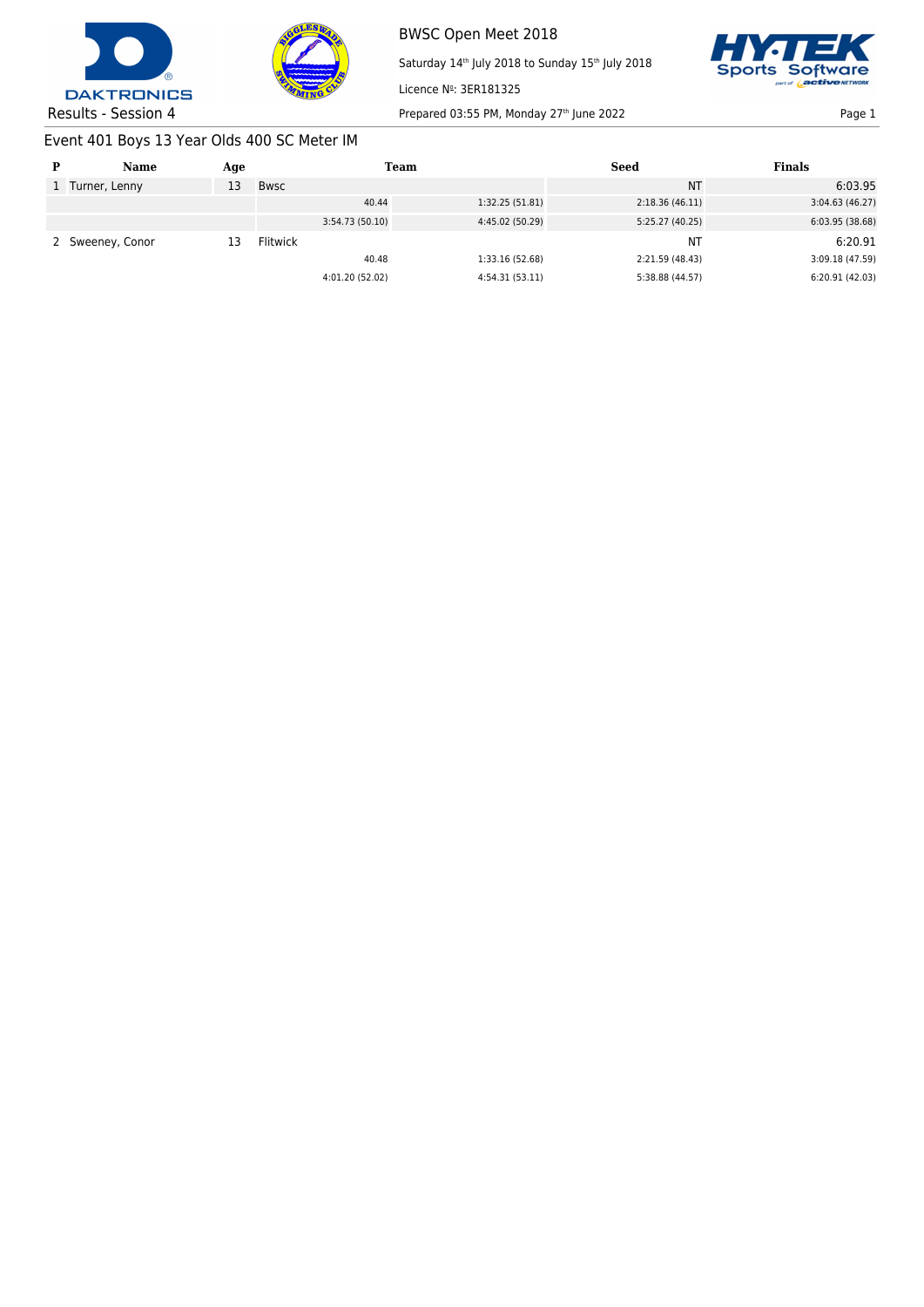



Saturday 14<sup>th</sup> July 2018 to Sunday 15<sup>th</sup> July 2018



Results - Session 4 Prepared 03:55 PM, Monday 27<sup>th</sup> June 2022 Page 2

Licence Nº: 3ER181325

Event 402 Girls 10 Year Olds 200 SC Meter Breaststroke

| P | <b>Name</b>         | Age |             | <b>Team</b>       | <b>Seed</b>       | <b>Finals</b>     |
|---|---------------------|-----|-------------|-------------------|-------------------|-------------------|
| 1 | Berrill, Alice      | 10  | DAVA-EM     |                   | 3:39.13           | 3:23.95           |
|   |                     |     | 46.40       | 1:38.41 (52.01)   | 2:32.10 (53.69)   | 3:23.95 (51.85)   |
| 2 | Emerton, Masie J    | 10  | <b>PRCT</b> |                   | 4:27.10           | 3:35.00           |
|   |                     |     | 51.43       | 1:47.96 (56.53)   | 2:43.59 (55.63)   | 3:35.00 (51.41)   |
|   | 3 Walker, Sally-Ann | 10  | <b>Bwsc</b> |                   | 3:56.32           | 3:50.51           |
|   |                     |     | 51.93       | 1:51.01 (59.08)   | 2:51.08 (1:00.07) | 3:50.51(59.43)    |
| 4 | Gibbs, Harriet M    | 10  | DAVA-EM     |                   | 4:05.50           | 3:59.94           |
|   |                     |     | 53.76       | 1:55.77 (1:02.01) | 2:58.10 (1:02.33) | 3:59.94 (1:01.84) |

## Event 402 Girls 11 Year Olds 200 SC Meter Breaststroke

| D | <b>Name</b>       | Age |                 | Team            | <b>Seed</b>      | <b>Finals</b>   |
|---|-------------------|-----|-----------------|-----------------|------------------|-----------------|
|   | Brooker, Connie   | 11  | Flitwick        |                 | 3:34.97          | 3:31.03         |
|   |                   |     | 48.84           | 1:43.66 (54.82) | 2:37.74 (54.08)  | 3:31.03 (53.29) |
|   | Doxford, Florence |     | <b>Flitwick</b> |                 | <b>NT</b>        | 3:39.02         |
|   |                   |     | 49.12           | 1:47.83 (58.71) | 2:42.78 (54.95)  | 3:39.02 (56.24) |
|   | 3 Corran, Ella    |     | <b>PRCT</b>     |                 | 3:50.07          | 3:51.75         |
|   |                   |     | 52.14           | 1:51.15(59.01)  | 2:52.17(1:01.02) | 3:51.75 (59.58) |

# Event 402 Girls 12 Year Olds 200 SC Meter Breaststroke

| P                    | <b>Name</b> | Age | Team                                                  | <b>Seed</b> | <b>Finals</b> |
|----------------------|-------------|-----|-------------------------------------------------------|-------------|---------------|
| 1 Blackmore, Ruby    |             |     | 12 Flitwick                                           | 3:18.99     | 3:17.85       |
|                      |             |     | 44.97 1:35.50 (50.53) 2:27.09 (51.59) 3:17.85 (50.76) |             |               |
| 2 Sharp, Izzy        |             |     | 12 DAVA-EM                                            | 3:30.42     | 3:21.17       |
|                      |             |     | 45.76 1:38.00 (52.24) 2:29.39 (51.39) 3:21.17 (51.78) |             |               |
| 3 Price, Madison R   |             |     | 12 PRCT                                               | <b>NT</b>   | 3:26.69       |
|                      |             |     | 46.33 1:39.42 (53.09) 2:35.05 (55.63) 3:26.69 (51.64) |             |               |
| -- Eyton-Jones, Orla |             |     | 12 DAVA-EM                                            | 3:30.64     | DQ            |

7.6 Did not touch at turn or finish with both hands or touch not simultaneous or hands not

# Event 402 Girls 13 Year Olds 200 SC Meter Breaststroke

| P | <b>Name</b>         | Age |                 | Team            | <b>Seed</b>     | <b>Finals</b>   |
|---|---------------------|-----|-----------------|-----------------|-----------------|-----------------|
|   | Miller, Eloisa      | 13  | <b>Flitwick</b> |                 | 2:55.83         | 2:56.68         |
|   |                     |     | 40.43           | 1:25.19 (44.76) | 2:11.09 (45.90) | 2:56.68 (45.59) |
| 2 | Stanton, Toni       | 13  | Bwsc            |                 | 3:23.98         | 3:09.11         |
|   |                     |     | 42.92           | 1:31.32 (48.40) | 2:20.53 (49.21) | 3:09.11(48.58)  |
|   | 3 Matthews, Carys L | 13  | <b>PRCT</b>     |                 | 3:26.28         | 3:23.73         |
|   |                     |     | 45.98           | 1:37.51 (51.53) | 2:30.17(52.66)  | 3:23.73 (53.56) |
|   | 4 Ryall, Ruby       | 13  | Flitwick        |                 | 3:37.81         | 3:43.50         |
|   |                     |     | 50.62           | 1:48.59 (57.97) | 2:47.40 (58.81) | 3:43.50 (56.10) |

# Event 402 Girls 14 Year Olds 200 SC Meter Breaststroke

| P | Name                  | Age |                      | <b>Team</b>     | <b>Seed</b>                | <b>Finals</b>              |
|---|-----------------------|-----|----------------------|-----------------|----------------------------|----------------------------|
|   | 1 Thomas, Bethan      | 14  | DAVA-EM              |                 | 3:01.24                    | 3:00.15                    |
|   | 2 Ubaviciute, Andre   | 14  | <b>SLCC</b><br>42.56 | 1:31.72 (49.16) | 3:04.74<br>2:22.53 (50.81) | 3:13.07<br>3:13.07 (50.54) |
|   | 3 Cutler, Mari        | 14  | Flitwick             |                 | 3:18.55                    | 3:14.04                    |
|   |                       |     | 45.74                | 1:35.50 (49.76) | 2:25.16(49.66)             | 3:14.04 (48.88)            |
|   | 4 Safford, Annie      | 14  | Bwsc                 |                 | 3:21.09                    | 3:20.16                    |
|   |                       |     | 44.85                | 1:35.93 (51.08) | 2:28.21 (52.28)            | 3:20.16 (51.95)            |
|   | 5 Phillips, Madeleine | 14  | Flitwick             |                 | 3:22.18                    | 3:20.63                    |
|   |                       |     | 46.46                | 1:37.38 (50.92) | 2:29.43 (52.05)            | 3:20.63 (51.20)            |
|   | 6 Nicolaides, Helena  | 14  | Bwsc                 |                 | 3:34.33                    | 3:24.73                    |
|   |                       |     | 44.84                | 1:37.78 (52.94) | 2:33.21 (55.43)            | 3:24.73 (51.52)            |
|   | 7 Stebbing, Ella      | 14  | <b>Bwsc</b>          |                 | 3:52.48                    | 3:26.75                    |
|   |                       |     | 46.84                | 1:39.44 (52.60) | 2:34.22 (54.78)            | 3:26.75 (52.53)            |
|   | 8 Dixon, Susannah     | 14  | <b>Bwsc</b>          |                 | 3:48.90                    | 3:43.70                    |
|   |                       |     | 49.31                | 1:45.21 (55.90) | 2:44.35 (59.14)            | 3:43.70 (59.35)            |
|   | -- Brown, Leah F      | 14  | <b>PRCT</b>          |                 | 3:41.90                    | <b>DQ</b>                  |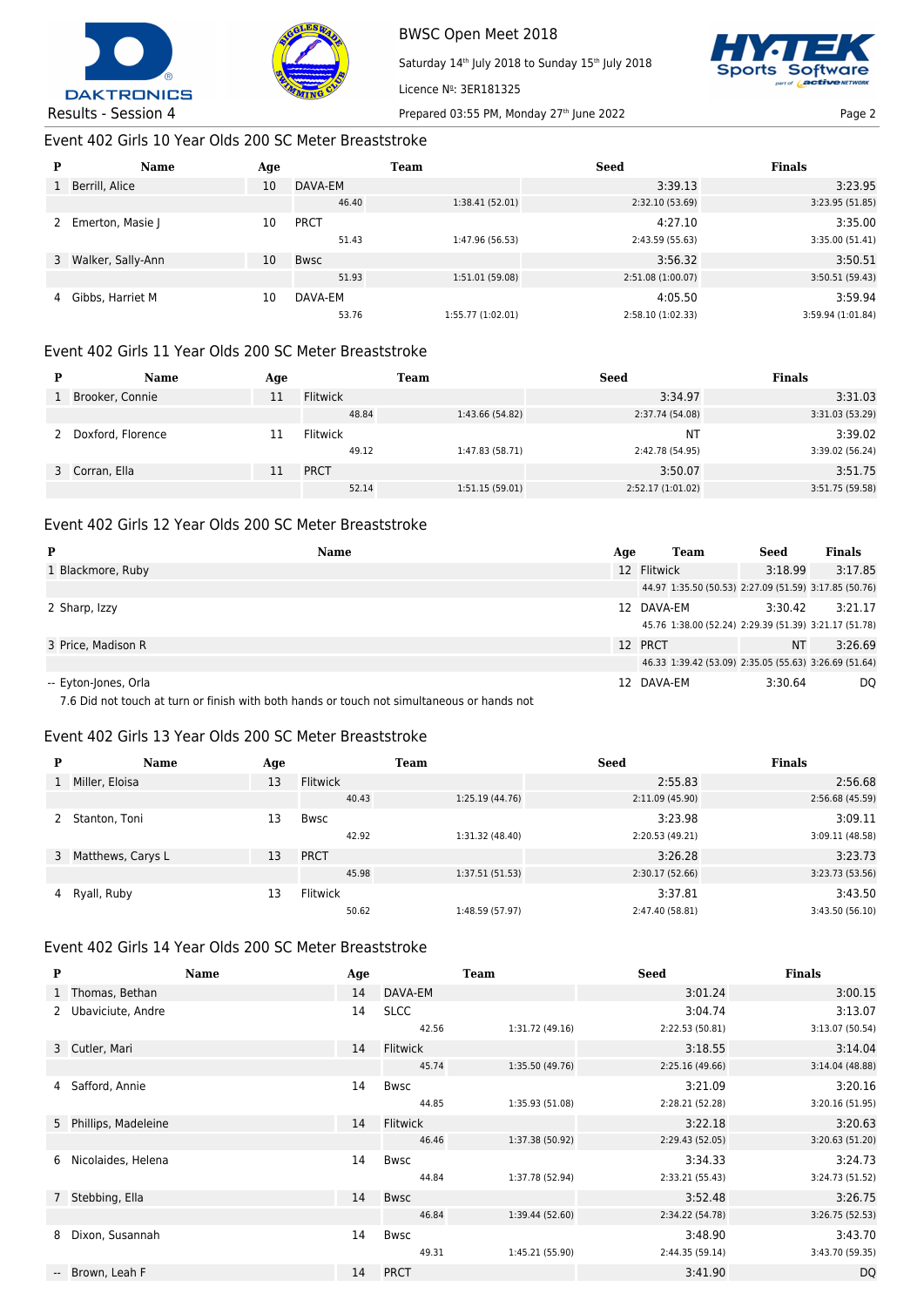



Saturday 14<sup>th</sup> July 2018 to Sunday 15<sup>th</sup> July 2018 Licence Nº: 3ER181325



| Results - Session 4                 | Prepared 03:55 PM, Monday 27th June 2022 |      |      | Page 3        |  |
|-------------------------------------|------------------------------------------|------|------|---------------|--|
| Name                                | Aqe                                      | Team | Seed | <b>Finals</b> |  |
| 4.4 Starting before starting signal |                                          |      |      |               |  |
| -- Marsden, Willow                  | Bwsc<br>14                               |      | N٦   | DO            |  |

## Event 402 Girls 15 Year Olds 200 SC Meter Breaststroke

| P | <b>Name</b>                         | Age |                 | <b>Team</b>     | <b>Seed</b>     | <b>Finals</b>   |
|---|-------------------------------------|-----|-----------------|-----------------|-----------------|-----------------|
|   | 1 Holroyd, Kayleigh                 | 15  | <b>LBZT</b>     |                 | 2:59.65         | 2:56.06         |
|   |                                     |     | 39.48           | 1:23.90 (44.42) | 2:10.00(46.10)  | 2:56.06(46.06)  |
| 2 | Dickson, Holly L                    | 15  | <b>PRCT</b>     |                 | 3:09.09         | 3:08.72         |
|   |                                     |     | 40.77           | 1:29.85 (49.08) | 2:18.40 (48.55) | 3:08.72 (50.32) |
|   | 3 Stebbing, Olivia                  | 15  | Bwsc            |                 | 3:14.35         | 3:12.72         |
|   |                                     |     | 44.13           | 1:33.20 (49.07) | 2:23.53(50.33)  | 3:12.72 (49.19) |
|   | 4 Gore, Alice                       | 15  | <b>PRCT</b>     |                 | 3:16.62         | 3:15.92         |
|   |                                     |     | 45.99           | 1:36.79 (50.80) | 2:26.98 (50.19) | 3:15.92 (48.94) |
|   | 5 Cheeseright, Katie                | 15  | Bwsc            |                 | 3:15.43         | 3:21.00         |
|   |                                     |     | 46.58           | 1:37.30 (50.72) | 2:28.72 (51.42) | 3:21.00 (52.28) |
|   | 6 Grindrod, Greta E                 | 15  | DAVA-EM         |                 | 3:21.14         | 3:24.01         |
|   |                                     |     | 46.15           | 1:38.60 (52.45) | 2:31.36 (52.76) | 3:24.01 (52.65) |
|   | -- O'Reilly, Caitlin                | 15  | <b>Flitwick</b> |                 | 3:40.74         | DQ              |
|   | 4.4 Starting before starting signal |     |                 |                 |                 |                 |

#### Event 402 Girls 16 & Over 200 SC Meter Breaststroke

| Name            | Age |             | Team  |                 | <b>Seed</b>     | Finals          |
|-----------------|-----|-------------|-------|-----------------|-----------------|-----------------|
| Goodyer, Lauren | 18  | Bwsc        |       |                 | 2:54.70         | 2:53.06         |
|                 |     |             | 39.52 | 1:23.11(43.59)  | 2:07.80 (44.69) | 2:53.06 (45.26) |
| 2 Gore, Jasmine | 16  | <b>PRCT</b> |       |                 | 2:56.58         | 2:59.65         |
|                 |     |             | 41.56 | 1:27.24 (45.68) | 2:13.79 (46.55) | 2:59.65 (45.86) |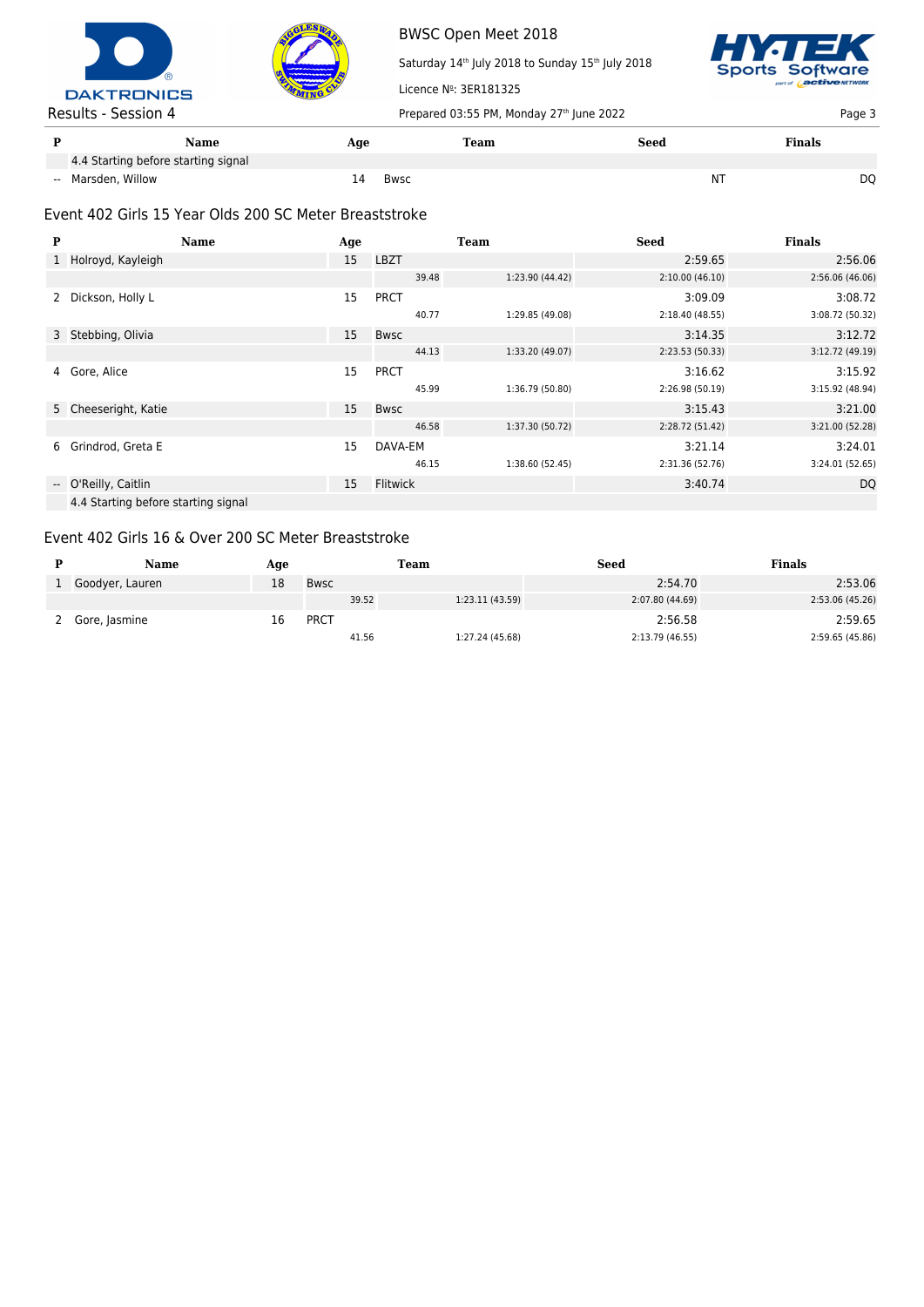



Saturday 14<sup>th</sup> July 2018 to Sunday 15<sup>th</sup> July 2018



Results - Session 4 Prepared 03:55 PM, Monday 27<sup>th</sup> June 2022 Page 4

## Event 403 Boys 10 Year Olds 50 SC Meter Backstroke

| Name            | Age | Team            | <b>Seed</b> | <b>Finals</b> |
|-----------------|-----|-----------------|-------------|---------------|
| Close, Ryan     | 10  | <b>Bwsc</b>     | 40.61       | 41.04         |
| Hussain, Adam A | 10  | <b>PRCT</b>     | 48.13       | 44.25         |
| Sherwani, Oscar | 10  | <b>Flitwick</b> | 51.27       | 50.55         |

Licence Nº: 3ER181325

# Event 403 Boys 11 Year Olds 50 SC Meter Backstroke

| D             | Name              | Age | <b>Team</b> | <b>Seed</b> | <b>Finals</b> |
|---------------|-------------------|-----|-------------|-------------|---------------|
|               | Blackman, Finley  | 11  | <b>Bwsc</b> | 38.90       | 38.47         |
|               | Cheeseright, Alex | 11  | Bwsc        | 42.08       | 41.01         |
|               | Robbins, George   | 11  | DAVA-EM     | 44.23       | 43.99         |
| 4             | Vesztrocy, Joe    | 11  | Flitwick    | 46.48       | 45.10         |
| $\mathcal{D}$ | Dickman, Alfie    | 11  | Bwsc        | <b>NT</b>   | 49.01         |
| 6             | Clarke, Piers     | 11  | Flitwick    | NT          | 49.63         |

#### Event 403 Boys 12 Year Olds 50 SC Meter Backstroke

| D | Name              | Age | Team        | <b>Seed</b> | <b>Finals</b> |
|---|-------------------|-----|-------------|-------------|---------------|
|   | Close, Nathan     | 12  | <b>Bwsc</b> | 34.20       | 34.77         |
|   | MacDonald, Jack H | 12  | <b>PRCT</b> | 34.84       | 36.00         |
|   | Murfitt, William  | 12  | <b>Bwsc</b> | 42.70       | 43.04         |
| 4 | Morrell, Jake     | 12  | Bwsc        | 49.71       | 44.61         |
|   | Malone, Jack D    | 12  | <b>PRCT</b> | 42.73       | 44.85         |
|   | Belcher, Guido    | 12  | Flitwick    | 1:02.14     | 48.32         |

## Event 403 Boys 13 Year Olds 50 SC Meter Backstroke

|               | Name           | Age | <b>Team</b> | <b>Seed</b> | <b>Finals</b> |
|---------------|----------------|-----|-------------|-------------|---------------|
|               | Knibb, Billy   | 13  | Crusaders   | 32.58       | 32.94         |
|               | Snelson, Ruben | 13  | DAVA-EM     | 35.19       | 35.15         |
|               | Mead, Billy    | 13  | <b>DUBT</b> | 35.30       | 36.00         |
| 4             | Hickmott, Jake | 13  | Flitwick    | 36.48       | 36.62         |
| $\mathcal{L}$ | Martin, Oskar  | 13  | Flitwick    | 43.24       | 39.92         |
| b             | Parmar, Prem   | 13  | Flitwick    | 48.34       | 41.72         |

#### Event 403 Boys 14 Year Olds 50 SC Meter Backstroke

| Name             | Age | Team            | <b>Seed</b> | <b>Finals</b> |
|------------------|-----|-----------------|-------------|---------------|
| Watson, Tyler    | 14  | <b>Flitwick</b> | 34.31       | 31.91         |
| Crowther, Oliver | 14  | <b>Bwsc</b>     | 34.58       | 35.15         |
| Holmes, Adam     | 14  | Flitwick        | 35.89       | 37.56         |

#### Event 403 Boys 15 Year Olds 50 SC Meter Backstroke

| Name               | Age | <b>Team</b>     | <b>Seed</b> | <b>Finals</b> |
|--------------------|-----|-----------------|-------------|---------------|
| Gore, Jude         | 15  | Crusaders       | 32.49       | 32.21         |
| Moon, Isaac        | 15  | <b>Flitwick</b> | 32.98       | 34.25         |
| Lillywhite, Austin | 15  | <b>Bwsc</b>     | 38.38       | 37.47         |
| Cheeseright, Jon   | 15  | <b>Bwsc</b>     | 38.14       | 38.68         |

#### Event 403 Boys 16 & Over 50 SC Meter Backstroke

| Name            | Age | <b>Team</b>     | Seed  | <b>Finals</b> |
|-----------------|-----|-----------------|-------|---------------|
| Snelson, Skip   | 16  | DAVA-EM         | 31.10 | 30.71         |
| Mercer, Sam     | 16  | <b>Bwsc</b>     | 32.52 | 31.64         |
| Rayner, Ben     | 16  | <b>Flitwick</b> | 32.83 | 33.45         |
| Cummins, Philip |     | Flitwick        | 34.72 | 33.79         |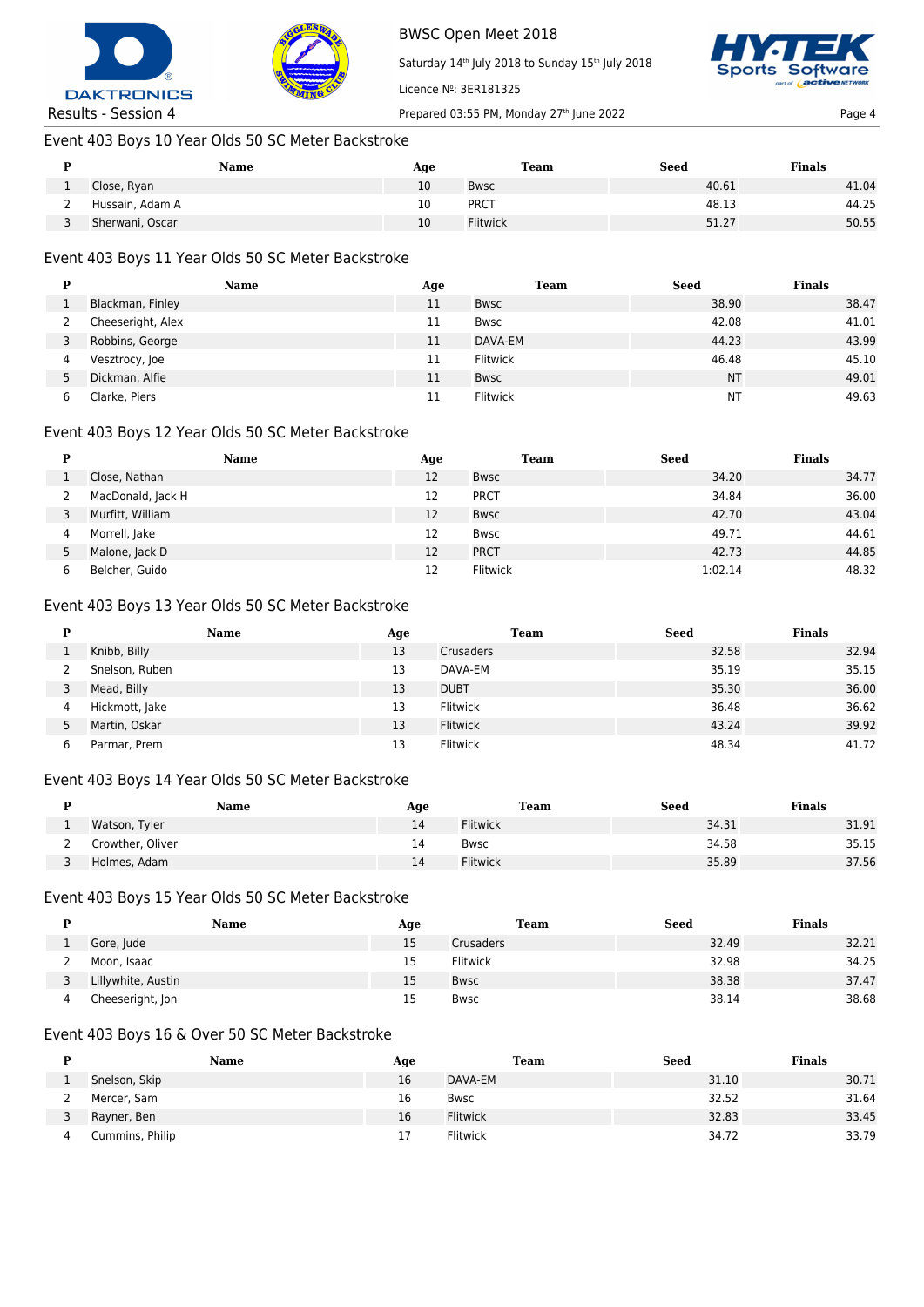



BWSC Open Meet 2018 Saturday 14<sup>th</sup> July 2018 to Sunday 15<sup>th</sup> July 2018 Licence Nº: 3ER181325



Event 404 Girls 10 Year Olds 100 SC Meter Freestyle

| $\mathbf{P}$   | Name              | Age | <b>Team</b> | <b>Seed</b> | <b>Finals</b>     |
|----------------|-------------------|-----|-------------|-------------|-------------------|
| $\mathbf{1}$   | Grindrod, Grace M | 10  | DAVA-EM     | 1:22.95     | 1:21.00           |
|                |                   |     |             | 37.99       | 1:21.00 (43.01)   |
| $\overline{2}$ | Farr, Lily        | 10  | Flitwick    | 1:31.67     | 1:26.94           |
|                |                   |     |             | 41.06       | 1:26.94 (45.88)   |
| 3              | Brown, Georgia M  | 10  | <b>PRCT</b> | 1:32.55     | 1:27.12           |
|                |                   |     |             | 40.97       | 1:27.12 (46.15)   |
| 4              | Berrill, Alice    | 10  | DAVA-EM     | 1:25.90     | 1:27.32           |
|                |                   |     |             | 40.72       | 1:27.32 (46.60)   |
| 5              | McLeod, Annie L   | 10  | <b>PRCT</b> | 1:27.96     | 1:28.24           |
|                |                   |     |             | 43.16       | 1:28.24 (45.08)   |
| 6              | Carter, Helena    | 10  | Flitwick    | 1:56.27     | 1:29.06           |
|                |                   |     |             | 42.52       | 1:29.06 (46.54)   |
| $\overline{7}$ | McLeod, Eleanor J | 10  | <b>PRCT</b> | 1:29.41     | 1:31.01           |
|                |                   |     |             | 42.83       | 1:31.01 (48.18)   |
| 8              | Gibbs, Harriet M  | 10  | DAVA-EM     | 1:38.95     | 1:41.87           |
|                |                   |     |             | 48.10       | 1:41.87 (53.77)   |
| 9              | Thomas, Megan     | 10  | DAVA-EM     | 1:40.23     | 1:49.81           |
|                |                   |     |             | 50.47       | 1:49.81 (59.34)   |
| 10             | Thomas, Carys     | 10  | DAVA-EM     | 1:40.23     | 1:50.82           |
|                |                   |     |             | 49.73       | 1:50.82 (1:01.09) |

# Event 404 Girls 11 Year Olds 100 SC Meter Freestyle

| P | Name              | Age | <b>Team</b> | <b>Seed</b> | <b>Finals</b>   |
|---|-------------------|-----|-------------|-------------|-----------------|
| 1 | Brooker, Connie   | 11  | Flitwick    | 1:18.39     | 1:22.18         |
|   |                   |     |             | 39.50       | 1:22.18(42.68)  |
| 2 | Race, Ruby        | 11  | Flitwick    | 1:28.64     | 1:24.99         |
|   |                   |     |             | 39.96       | 1:24.99 (45.03) |
|   | 3 Corran, Ella    | 11  | <b>PRCT</b> | 1:30.02     | 1:27.55         |
|   |                   |     |             | 41.61       | 1:27.55 (45.94) |
| 4 | Doxford, Florence | 11  | Flitwick    | <b>NT</b>   | 1:36.91         |
|   |                   |     |             | 45.97       | 1:36.91 (50.94) |
|   | 5 Togher, Caitlin | 11  | <b>Bwsc</b> | 1:37.65     | 1:39.57         |
|   |                   |     |             | 45.69       | 1:39.57 (53.88) |

#### Event 404 Girls 12 Year Olds 100 SC Meter Freestyle

| $\mathbf{P}$   | <b>Name</b>       | Age | <b>Team</b> | <b>Seed</b> | <b>Finals</b>   |
|----------------|-------------------|-----|-------------|-------------|-----------------|
| 1              | Baber, Francesca  | 12  | Flitwick    | 1:05.21     | 1:03.80         |
|                |                   |     |             | 30.85       | 1:03.80 (32.95) |
| 2              | Bunyard, Skye     | 12  | Crusaders   | 1:05.50     | 1:06.32         |
|                |                   |     |             | 32.06       | 1:06.32 (34.26) |
| 3              | Davies, Hannah K  | 12  | DAVA-EM     | 1:14.60     | 1:13.07         |
|                |                   |     |             | 34.50       | 1:13.07 (38.57) |
| 4              | Sharp, Izzy       | 12  | DAVA-EM     | 1:10.61     | 1:13.76         |
|                |                   |     |             | 35.14       | 1:13.76 (38.62) |
| 5              | Blackmore, Ruby   | 12  | Flitwick    | 1:16.20     | 1:15.36         |
|                |                   |     |             | 36.44       | 1:15.36 (38.92) |
| 6              | Price, Madison R  | 12  | <b>PRCT</b> | 1:14.29     | 1:15.41         |
|                |                   |     |             | 36.20       | 1:15.41(39.21)  |
| $\overline{7}$ | Moore, Lily       | 12  | Flitwick    | 1:14.51     | 1:18.94         |
|                |                   |     |             | 36.64       | 1:18.94 (42.30) |
| 8              | Bygrave, Isabel   | 12  | Bwsc        | 1:17.82     | 1:19.02         |
|                |                   |     |             | 38.51       | 1:19.02 (40.51) |
| 9              | Shanley, Mollie R | 12  | <b>PRCT</b> | 1:21.67     | 1:19.22         |
|                |                   |     |             | 36.93       | 1:19.22 (42.29) |
| 10             | Fullerton, Phoebe | 12  | <b>Bwsc</b> | 1:19.14     | 1:20.59         |
| 11             | Cummins, Ryhanna  | 12  | Flitwick    | 1:27.79     | 1:24.42         |
|                |                   |     |             | 39.74       | 1:24.42 (44.68) |
| 12             | Boost, Leah       | 12  | Flitwick    | 1:34.47     | 1:31.47         |
|                |                   |     |             | 44.43       | 1:31.47 (47.04) |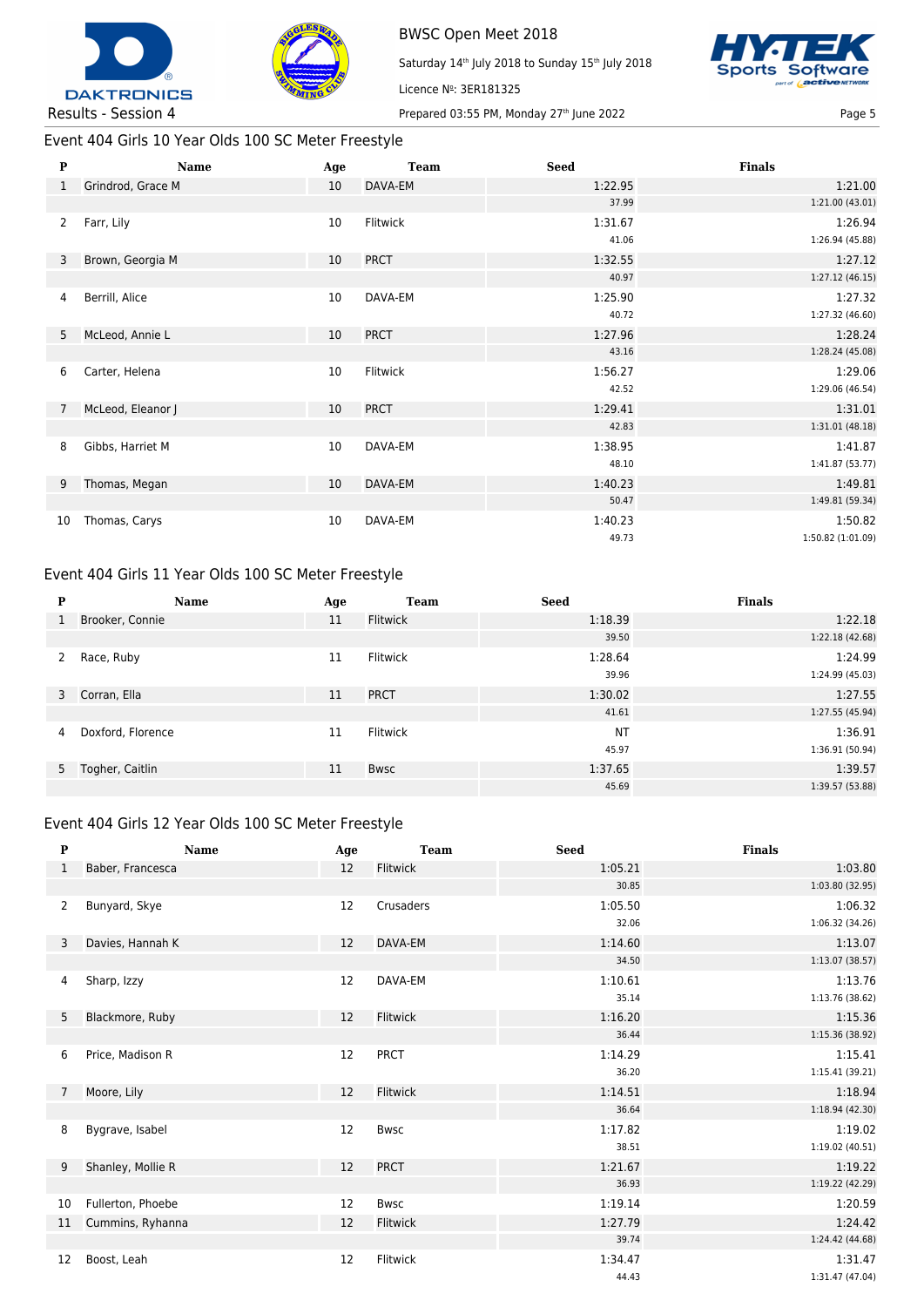



Saturday 14<sup>th</sup> July 2018 to Sunday 15<sup>th</sup> July 2018



| Name                    | Age | Team            | Seed      | <b>Finals</b>     |
|-------------------------|-----|-----------------|-----------|-------------------|
| 13 De Filippo, Jennifer | --  | <b>Flitwick</b> | <b>NT</b> | 1:51.36           |
|                         |     |                 | 50.48     | 1:51.36 (1:00.88) |

Licence Nº: 3ER181325

## Event 404 Girls 13 Year Olds 100 SC Meter Freestyle

| P              | Name              | Age | <b>Team</b> | <b>Seed</b> | <b>Finals</b>   |
|----------------|-------------------|-----|-------------|-------------|-----------------|
| 1              | McCleary, Trinity | 13  | DAVA-EM     | 1:04.20     | 1:04.28         |
|                |                   |     |             | 31.77       | 1:04.28 (32.51) |
| 2              | Miller, Eloisa    | 13  | Flitwick    | 1:07.44     | 1:08.59         |
|                |                   |     |             | 33.31       | 1:08.59 (35.28) |
| 3              | Stanton, Toni     | 13  | <b>Bwsc</b> | 1:12.65     | 1:11.05         |
|                |                   |     |             | 34.38       | 1:11.05(36.67)  |
| 4              | Fowler, Sophie    | 13  | Flitwick    | 1:11.24     | 1:11.59         |
|                |                   |     |             | 34.99       | 1:11.59(36.60)  |
| 5              | Brown, Eloise C   | 13  | <b>PRCT</b> | 1:13.34     | 1:11.65         |
|                |                   |     |             | 34.18       | 1:11.65(37.47)  |
| 6              | Lane, Abbey       | 13  | Flitwick    | 1:13.97     | 1:14.95         |
|                |                   |     |             | 35.88       | 1:14.95 (39.07) |
| $\overline{7}$ | Rumley, Anna      | 13  | Flitwick    | 1:14.36     | 1:15.05         |
|                |                   |     |             | 38.11       | 1:15.05 (36.94) |
| 8              | Ryall, Shannon    | 13  | Flitwick    | 1:20.57     | 1:19.75         |
|                |                   |     |             | 38.28       | 1:19.75 (41.47) |
| 9              | Matthews, Carys L | 13  | <b>PRCT</b> | 1:21.64     | 1:20.20         |
|                |                   |     |             | 38.30       | 1:20.20 (41.90) |
| 10             | Ryall, Ruby       | 13  | Flitwick    | 1:20.84     | 1:22.63         |
|                |                   |     |             | 39.23       | 1:22.63 (43.40) |
| 11             | Davison, Jasmine  | 13  | <b>PRCT</b> | 1:17.92     | 1:22.86         |
|                |                   |     |             | 38.89       | 1:22.86 (43.97) |

### Event 404 Girls 14 Year Olds 100 SC Meter Freestyle

| ${\bf P}$ | <b>Name</b>       | Age | <b>Team</b> | <b>Seed</b> | <b>Finals</b>   |
|-----------|-------------------|-----|-------------|-------------|-----------------|
| 1         | Thomas, Bethan    | 14  | DAVA-EM     | 1:07.40     | 1:05.96         |
|           |                   |     |             | 32.09       | 1:05.96 (33.87) |
| 2         | Stephens, Laura   | 14  | <b>Bwsc</b> | 1:08.11     | 1:07.36         |
|           |                   |     |             | 32.73       | 1:07.36 (34.63) |
| 3         | Ubaviciute, Andre | 14  | <b>SLCC</b> | 1:05.84     | 1:08.37         |
|           |                   |     |             | 32.89       | 1:08.37 (35.48) |
| 4         | Cutler, Mari      | 14  | Flitwick    | 1:11.08     | 1:08.59         |
|           |                   |     |             | 33.40       | 1:08.59 (35.19) |
| 5         | Hart, Victoria    | 14  | Crusaders   | 1:10.24     | 1:11.32         |
|           |                   |     |             | 33.98       | 1:11.32 (37.34) |
| 6         | Coates, Anna V    | 14  | DAVA-EM     | 1:13.90     | 1:12.17         |
|           |                   |     |             | 34.92       | 1:12.17(37.25)  |
| 7         | Corran, Alice     | 14  | <b>PRCT</b> | 1:11.02     | 1:12.63         |
|           |                   |     |             | 34.56       | 1:12.63 (38.07) |
| 8         | Schofield, Emma   | 14  | Flitwick    | 1:14.42     | 1:14.62         |
|           |                   |     |             | 36.22       | 1:14.62 (38.40) |
| 9         | Dixon, Susannah   | 14  | <b>Bwsc</b> | 1:19.19     | 1:15.27         |
|           |                   |     |             | 36.00       | 1:15.27(39.27)  |
| 10        | Hill, Ellie       | 14  | <b>Bwsc</b> | <b>NT</b>   | 1:32.86         |
|           |                   |     |             | 42.69       | 1:32.86 (50.17) |
| 11        | Brown, Leah F     | 14  | <b>PRCT</b> | 1:27.70     | 1:34.33         |
|           |                   |     |             | 44.49       | 1:34.33 (49.84) |

## Event 404 Girls 15 Year Olds 100 SC Meter Freestyle

| D | <b>Name</b>     | Age | Team        | <b>Seed</b> | <b>Finals</b>   |
|---|-----------------|-----|-------------|-------------|-----------------|
|   | Mabbs, Sophie E | 15  | <b>PRCT</b> | 1:04.54     | 1:02.88         |
|   |                 |     |             | 30.11       | 1:02.88 (32.77) |
|   | Mason, Rhea     | 15  | Bwsc        | 1:03.00     | 1:03.31         |
|   |                 |     |             | 30.76       | 1:03.31(32.55)  |
|   | Knibb, Rebecca  | 15  | Crusaders   | 1:04.06     | 1:05.35         |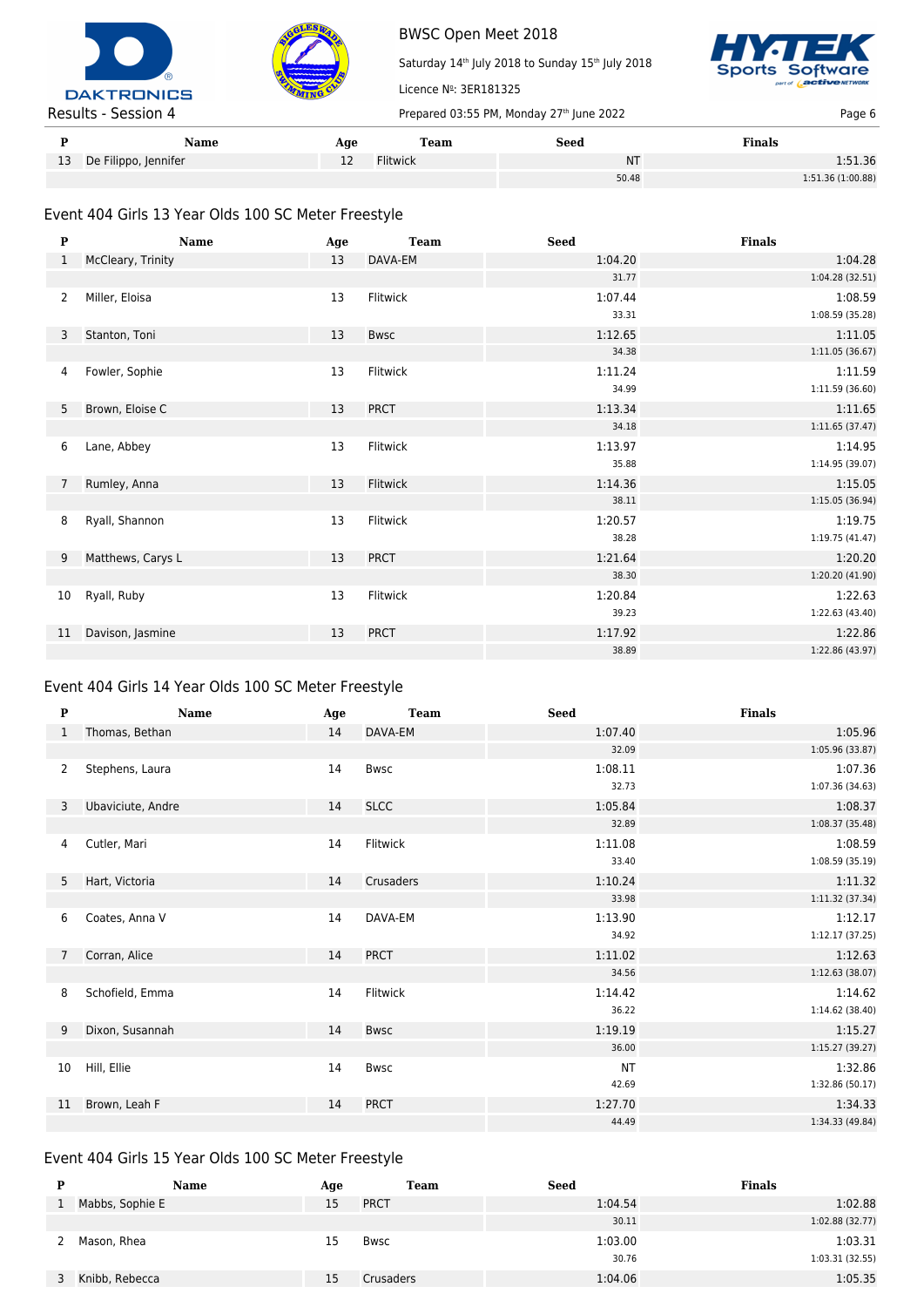



Licence Nº: 3ER181325

Saturday 14<sup>th</sup> July 2018 to Sunday 15<sup>th</sup> July 2018



| P | <b>Name</b>         | Age | <b>Team</b> | <b>Seed</b> | <b>Finals</b>   |
|---|---------------------|-----|-------------|-------------|-----------------|
|   |                     |     |             | 31.89       | 1:05.35 (33.46) |
| 4 | Young, Lauren       | 15  | Flitwick    | 1:05.42     | 1:07.37         |
|   |                     |     |             | 32.22       | 1:07.37(35.15)  |
|   | 5 Dickson, Holly L  | 15  | <b>PRCT</b> | 1:08.48     | 1:08.90         |
|   |                     |     |             | 33.42       | 1:08.90 (35.48) |
| 6 | Fowler, Olivia      | 15  | Flitwick    | 1:09.74     | 1:11.83         |
|   |                     |     |             | 34.55       | 1:11.83 (37.28) |
|   | 7 Grindrod, Greta E | 15  | DAVA-EM     | 1:11.37     | 1:15.66         |
|   |                     |     |             | 35.40       | 1:15.66 (40.26) |
| 8 | O'Reilly, Caitlin   | 15  | Flitwick    | 1:15.09     | 1:19.12         |
|   |                     |     |             | 38.30       | 1:19.12 (40.82) |
| 9 | Lonsdale, Lauren    | 15  | <b>Bwsc</b> | 1:22.50     | 1:20.41         |
|   |                     |     |             | 37.64       | 1:20.41(42.77)  |

# Event 404 Girls 16 & Over 100 SC Meter Freestyle

| P            | <b>Name</b>       | Age | <b>Team</b> | <b>Seed</b> | <b>Finals</b>   |
|--------------|-------------------|-----|-------------|-------------|-----------------|
| $\mathbf{1}$ | Thomas, Lauren    | 16  | <b>Bwsc</b> | 1:01.63     | 1:02.10         |
|              |                   |     |             | 29.87       | 1:02.10(32.23)  |
|              | Avis, Lauren      | 19  | Crusaders   | 1:04.17     | 1:05.94         |
|              |                   |     |             | 31.46       | 1:05.94 (34.48) |
| 3            | Boost, Emma       | 16  | Flitwick    | 1:06.37     | 1:06.47         |
|              |                   |     |             | 32.75       | 1:06.47(33.72)  |
| 4            | Mcleod, Jessica A | 16  | <b>PRCT</b> | 1:07.12     | 1:08.07         |
|              |                   |     |             | 32.67       | 1:08.07 (35.40) |
|              | 5 Gooch, Kirsty   | 18  | <b>Bwsc</b> | 1:06.70     | 1:08.62         |
|              |                   |     |             | 33.76       | 1:08.62(34.86)  |
| 6            | Gore, Jasmine     | 16  | <b>PRCT</b> | 1:10.51     | 1:11.92         |
|              |                   |     |             | 34.40       | 1:11.92 (37.52) |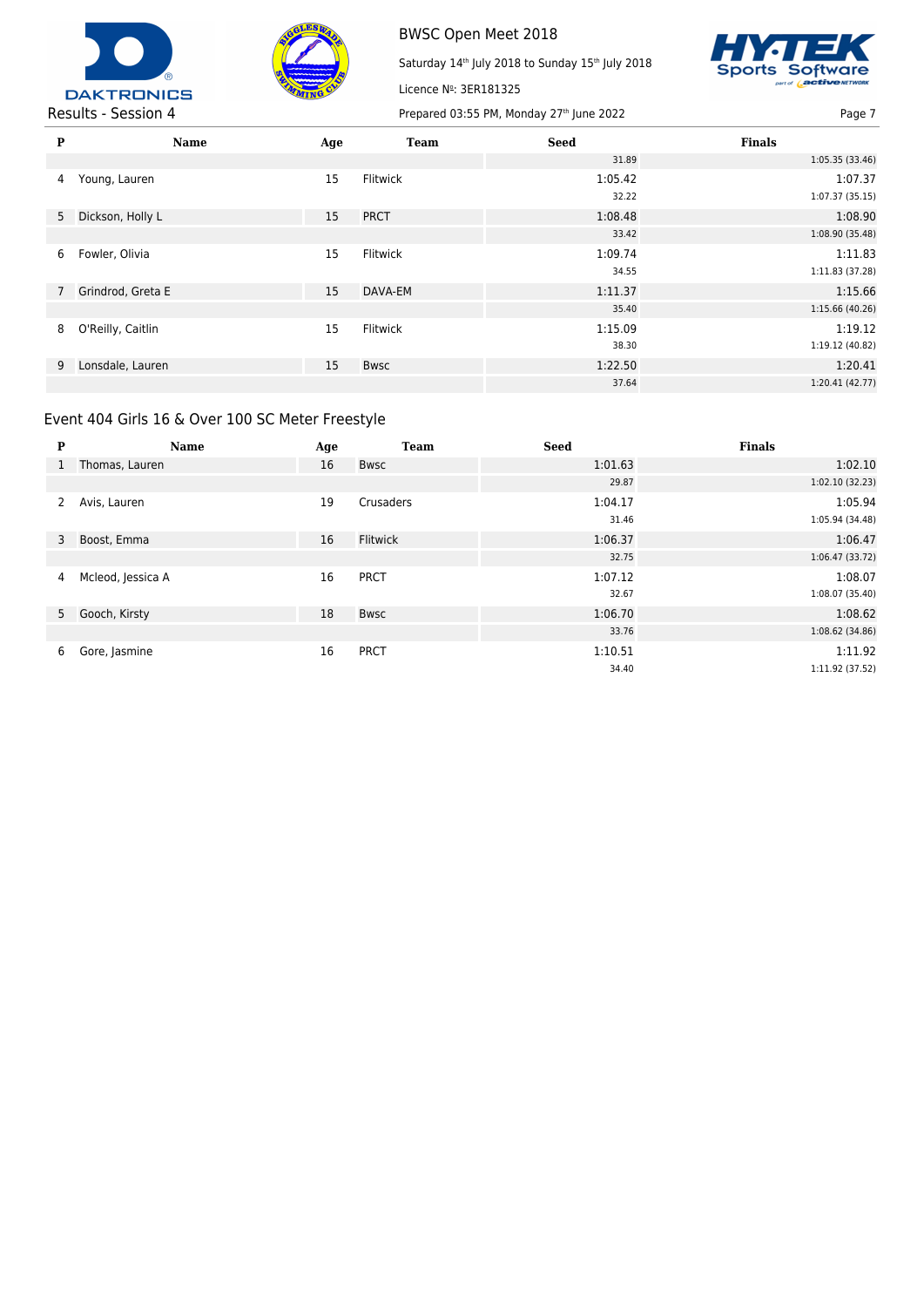



Saturday 14<sup>th</sup> July 2018 to Sunday 15<sup>th</sup> July 2018



Licence Nº: 3ER181325 Results - Session 4 Prepared 03:55 PM, Monday 27<sup>th</sup> June 2022 Page 8 Page 8

## Event 405 Boys 10 Year Olds 200 SC Meter Backstroke

|       | Name                          | Age | Team        | Seed      | <b>Finals</b>  |
|-------|-------------------------------|-----|-------------|-----------|----------------|
| $- -$ | Hussain, Adam A               | ŢΩ  | <b>PRCT</b> | <b>NT</b> | D <sub>O</sub> |
|       | 6.5 Not on the back at finish |     |             |           |                |

#### Event 405 Boys 11 Year Olds 200 SC Meter Backstroke

| Name              | Age |             | Team            | <b>Seed</b>     | <b>Finals</b>  |
|-------------------|-----|-------------|-----------------|-----------------|----------------|
| Cheeseright, Alex | 11  | Bwsc        |                 | 3:08.21         | 3:04.37        |
|                   |     | 45.99       | 1:31.93 (45.94) | 2:19.16(47.23)  | 3:04.37(45.21) |
| Blackman, Finley  |     | <b>Bwsc</b> |                 | <b>NT</b>       | 3:05.11        |
|                   |     | 43.38       | 1:31.97 (48.59) | 2:20.49 (48.52) | 3:05.11(44.62) |
| 3 Vesztrocy, Joe  | 11  | Flitwick    |                 | <b>NT</b>       | 3:27.34        |
|                   |     | 50.64       | 1:43.86 (53.22) | 2:37.21(53.35)  | 3:27.34(50.13) |

#### Event 405 Boys 12 Year Olds 200 SC Meter Backstroke

|       | Name                        | Age |          | Team            | <b>Seed</b>    | <b>Finals</b>  |
|-------|-----------------------------|-----|----------|-----------------|----------------|----------------|
|       | Murfitt, William            | 12  | Bwsc     |                 | NΤ             | 3:14.31        |
|       |                             |     | 46.51    | 1:36.33 (49.82) | 2:26.47(50.14) | 3:14.31(47.84) |
| $- -$ | Thomas, Max                 |     | Flitwick |                 | 3:28.38        | DQ             |
|       | <b>CARTILLER CONTRACTES</b> |     |          |                 |                |                |

6.4 Did not touch the wall during the turn

#### Event 405 Boys 13 Year Olds 200 SC Meter Backstroke

| P | Name             | Age |                  | <b>Team</b>     | <b>Seed</b>     | <b>Finals</b>   |
|---|------------------|-----|------------------|-----------------|-----------------|-----------------|
| 1 | Knibb, Billy     | 13  | <b>Crusaders</b> |                 | 2:34.10         | 2:32.24         |
|   |                  |     | 36.81            | 1:15.98(39.17)  | 1:55.64 (39.66) | 2:32.24 (36.60) |
|   | Mead, Billy      | 13  | <b>DUBT</b>      |                 | 2:44.08         | 2:44.28         |
|   |                  |     | 38.57            | 1:20.67 (42.10) | 2:03.72 (43.05) | 2:44.28 (40.56) |
|   | 3 Hickmott, Jake | 13  | <b>Flitwick</b>  |                 | 2:47.50         | 2:49.79         |
|   |                  |     | 40.70            | 1:24.83(44.13)  | 2:07.78 (42.95) | 2:49.79 (42.01) |
| 4 | Turner, Lenny    | 13  | Bwsc             |                 | 2:56.44         | 2:57.67         |
|   |                  |     | 42.44            | 1:29.80 (47.36) | 2:16.87 (47.07) | 2:57.67 (40.80) |
|   | 5 Martin, Oskar  | 13  | Flitwick         |                 | <b>NT</b>       | 3:12.97         |
|   |                  |     | 44.17            | 1:33.07 (48.90) | 2:22.89 (49.82) | 3:12.97 (50.08) |

### Event 405 Boys 14 Year Olds 200 SC Meter Backstroke

| <b>Name</b>        | Age |                 | Team            | <b>Seed</b>     | <b>Finals</b>   |
|--------------------|-----|-----------------|-----------------|-----------------|-----------------|
| Watson, Tyler      | 14  | Flitwick        |                 | 2:29.91         | 2:27.94         |
|                    |     | 35.61           | 1:13.54 (37.93) | 1:51.35 (37.81) | 2:27.94 (36.59) |
| Blackman, Harry    | 14  | <b>Bwsc</b>     |                 | 3:24.21         | 2:40.39         |
|                    |     | 36.47           | 1:17.78 (41.31) | 2:00.20 (42.42) | 2:40.39 (40.19) |
| 3 Brooker, Charlie | 14  | <b>Flitwick</b> |                 | <b>NT</b>       | 2:54.32         |
|                    |     | 40.20           | 1:25.04 (44.84) | 2:09.71 (44.67) | 2:54.32 (44.61) |

#### Event 405 Boys 15 Year Olds 200 SC Meter Backstroke

| Name               | Age |                 | <b>Team</b>    | Seed            | <b>Finals</b>   |
|--------------------|-----|-----------------|----------------|-----------------|-----------------|
| Moon, Isaac        | 15  | <b>Flitwick</b> |                | 2:35.65         | 2:37.29         |
|                    |     | 35.95           | 1:16.64(40.69) | 1:58.56 (41.92) | 2:37.29 (38.73) |
| 2 Cheeseright, Jon | 15  | <b>Bwsc</b>     |                | NΤ              | 3:03.45         |
|                    |     | 43.42           | 1:30.23(46.81) | 2:17.87 (47.64) | 3:03.45 (45.58) |

#### Event 405 Boys 16 & Over 200 SC Meter Backstroke

| Name        | Age |             | Team           | Seed            | Finals          |
|-------------|-----|-------------|----------------|-----------------|-----------------|
| Mercer, Sam | 16  | <b>Bwsc</b> |                | 2:30.23         | 2:34.57         |
|             |     | 35.89       | 1:16.19(40.30) | 1:56.61 (40.42) | 2:34.57 (37.96) |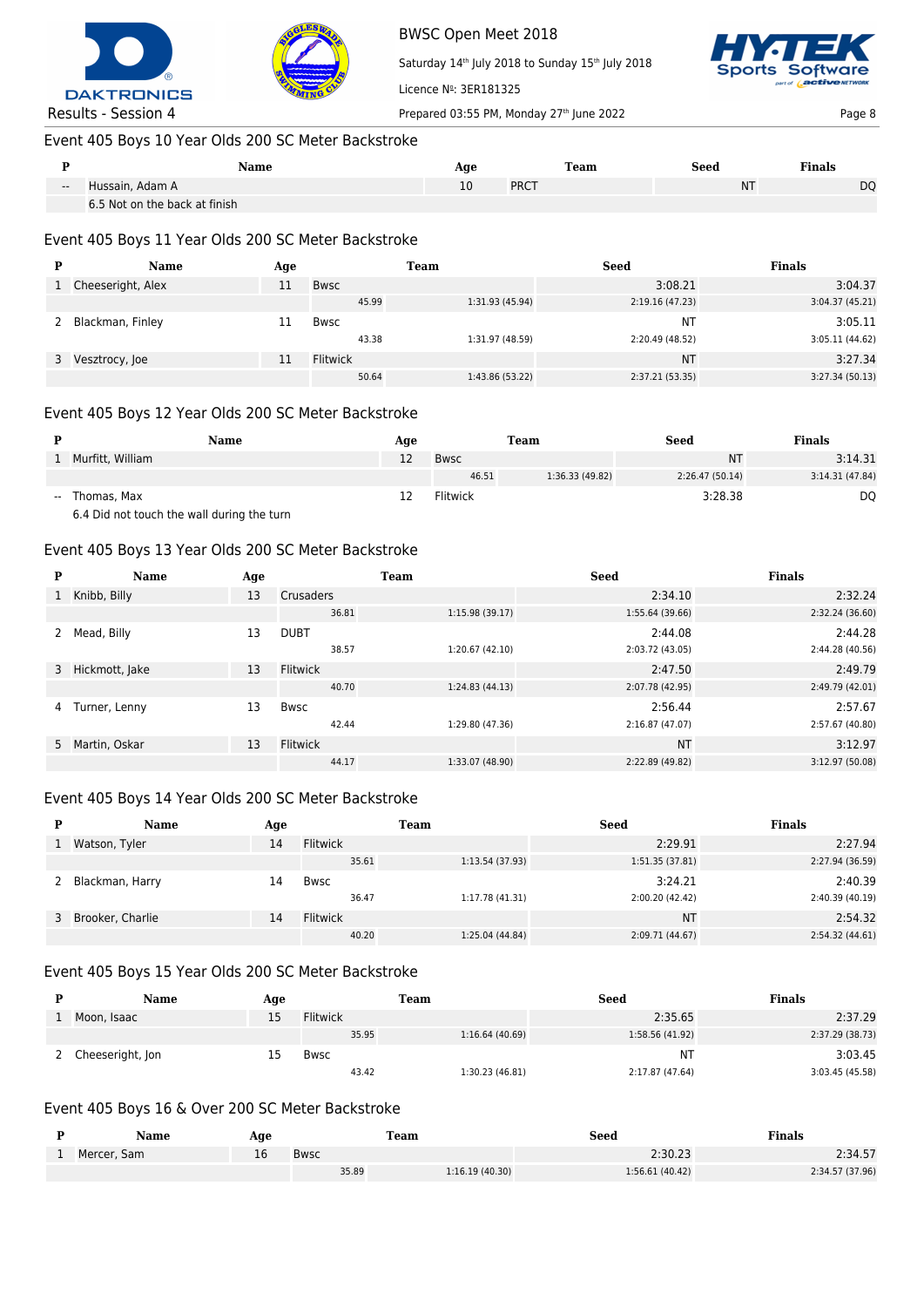



## Event 406 Girls 10 Year Olds 50 SC Meter Freestyle

# BWSC Open Meet 2018

Saturday 14<sup>th</sup> July 2018 to Sunday 15<sup>th</sup> July 2018



|    | <b>P</b>          |     |             |             |               |
|----|-------------------|-----|-------------|-------------|---------------|
| P  | Name              | Age | <b>Team</b> | <b>Seed</b> | <b>Finals</b> |
| л. | Grindrod, Grace M | 10  | DAVA-EM     | 35.24       | 35.64         |
| 2  | Carter, Helena    | 10  | Flitwick    | 39.43       | 38.37         |
| 3  | Berrill, Alice    | 10  | DAVA-EM     | 38.40       | 39.19         |
| 4  | Farr, Lily        | 10  | Flitwick    | 40.40       | 39.23         |
| 5  | Brown, Georgia M  | 10  | <b>PRCT</b> | 41.28       | 39.24         |
| 6  | Walker, Sally-Ann | 10  | Bwsc        | 40.23       | 39.52         |
|    | McLeod, Eleanor J | 10  | <b>PRCT</b> | 39.90       | 39.77         |
| 8  | McLeod, Annie L   | 10  | <b>PRCT</b> | 39.07       | 40.10         |
| 9  | Thomas, Carys     | 10  | DAVA-EM     | 44.40       | 47.01         |
| 10 | Thomas, Megan     | 10  | DAVA-EM     | 55.42       | 47.38         |

Licence Nº: 3ER181325

## Event 406 Girls 11 Year Olds 50 SC Meter Freestyle

|   | Name              | Age | Team        | Seed      | <b>Finals</b> |
|---|-------------------|-----|-------------|-----------|---------------|
|   | Race, Ruby        | 11  | Flitwick    | 37.55     | 38.49         |
|   | Brown, Evie       | 11  | Bwsc        | 44.00     | 39.32         |
|   | Larbey, Holly     | 11  | Bwsc        | 41.01     | 39.67         |
| 4 | Togher, Caitlin   | 11  | <b>Bwsc</b> | 41.67     | 41.73         |
| 5 | Doxford, Florence | 11  | Flitwick    | <b>NT</b> | 42.05         |
|   | Lovesey, Mia      | 11  | <b>Bwsc</b> | NT        | 45.96         |

## Event 406 Girls 12 Year Olds 50 SC Meter Freestyle

| P                        | <b>Name</b>          | Age | <b>Team</b>     | <b>Seed</b> | <b>Finals</b> |
|--------------------------|----------------------|-----|-----------------|-------------|---------------|
|                          | Davies, Hannah K     | 12  | DAVA-EM         | 33.31       | 33.17         |
| 2                        | Walker, Paige        | 12  | <b>Flitwick</b> | 35.15       | 33.50         |
| 3                        | Price, Madison R     | 12  | <b>PRCT</b>     | 33.42       | 33.73         |
| 4                        | Shanley, Mollie R    | 12  | <b>PRCT</b>     | 35.65       | 34.01         |
| 5                        | Blackmore, Ruby      | 12  | <b>Flitwick</b> | 33.86       | 34.31         |
| 6                        | Martin, Giselle      | 12  | Flitwick        | 34.85       | 34.62         |
| $\overline{7}$           | Moore, Lily          | 12  | Flitwick        | 34.56       | 34.99         |
| 8                        | Whiting, Ella        | 12  | Bwsc            | 37.15       | 37.10         |
| 9                        | Fullerton, Phoebe    | 12  | Bwsc            | 37.40       | 37.47         |
| 10                       | Cummins, Ryhanna     | 12  | Flitwick        | 38.83       | 38.42         |
| 11                       | Boost, Leah          | 12  | <b>Flitwick</b> | 41.01       | 41.79         |
| 12                       | De Filippo, Jennifer | 12  | Flitwick        | <b>NT</b>   | 51.14         |
| $\overline{\phantom{a}}$ | McDonagh, Maisie B   | 12  | <b>PRCT</b>     | 37.56       | <b>NS</b>     |

## Event 406 Girls 13 Year Olds 50 SC Meter Freestyle

| P                        | Name                                | Age | <b>Team</b>     | <b>Seed</b> | <b>Finals</b> |
|--------------------------|-------------------------------------|-----|-----------------|-------------|---------------|
| 1                        | Miller, Eloisa                      | 13  | <b>Flitwick</b> | 31.81       | 31.10         |
| 2                        | Fowler, Sophie                      | 13  | <b>Flitwick</b> | 32.91       | 32.56         |
| 3                        | Brown, Eloise C                     | 13  | <b>PRCT</b>     | 33.65       | 33.59         |
| 4                        | Lane, Abbey                         | 13  | <b>Flitwick</b> | 33.62       | 33.98         |
| 5                        | Rumley, Anna                        | 13  | <b>Flitwick</b> | 33.41       | 34.29         |
| 6                        | Ryall, Shannon                      | 13  | <b>Flitwick</b> | 37.55       | 36.29         |
|                          | Ryall, Ruby                         | 13  | <b>Flitwick</b> | 36.82       | 37.30         |
| 8                        | Matthews, Carys L                   | 13  | <b>PRCT</b>     | 36.89       | 37.62         |
| 9                        | Day, Caitlin                        | 13  | <b>Bwsc</b>     | 42.67       | 41.39         |
| $\overline{\phantom{a}}$ | Davison, Jasmine                    | 13  | <b>PRCT</b>     | 35.25       | DQ            |
|                          | 4.4 Starting before starting signal |     |                 |             |               |

#### Event 406 Girls 14 Year Olds 50 SC Meter Freestyle

| D | <b>Name</b>       | Age | <b>Team</b> | <b>Seed</b> | <b>Finals</b> |
|---|-------------------|-----|-------------|-------------|---------------|
|   | Ubaviciute, Andre | 14  | <b>SLCC</b> | 30.24       | 31.00         |
|   | Cutler, Mari      | 14  | Flitwick    | 31.94       | 31.10         |
|   | Stephens, Laura   | 14  | Bwsc        | 30.43       | 31.11         |
| 4 | Dickman, Olivia   | 14  | Bwsc        | 32.89       | 32.67         |
|   | Hart, Victoria    | 14  | Crusaders   | 31.66       | 32.85         |
| 6 | Coates, Anna V    | 14  | DAVA-EM     | 34.89       | 32.87         |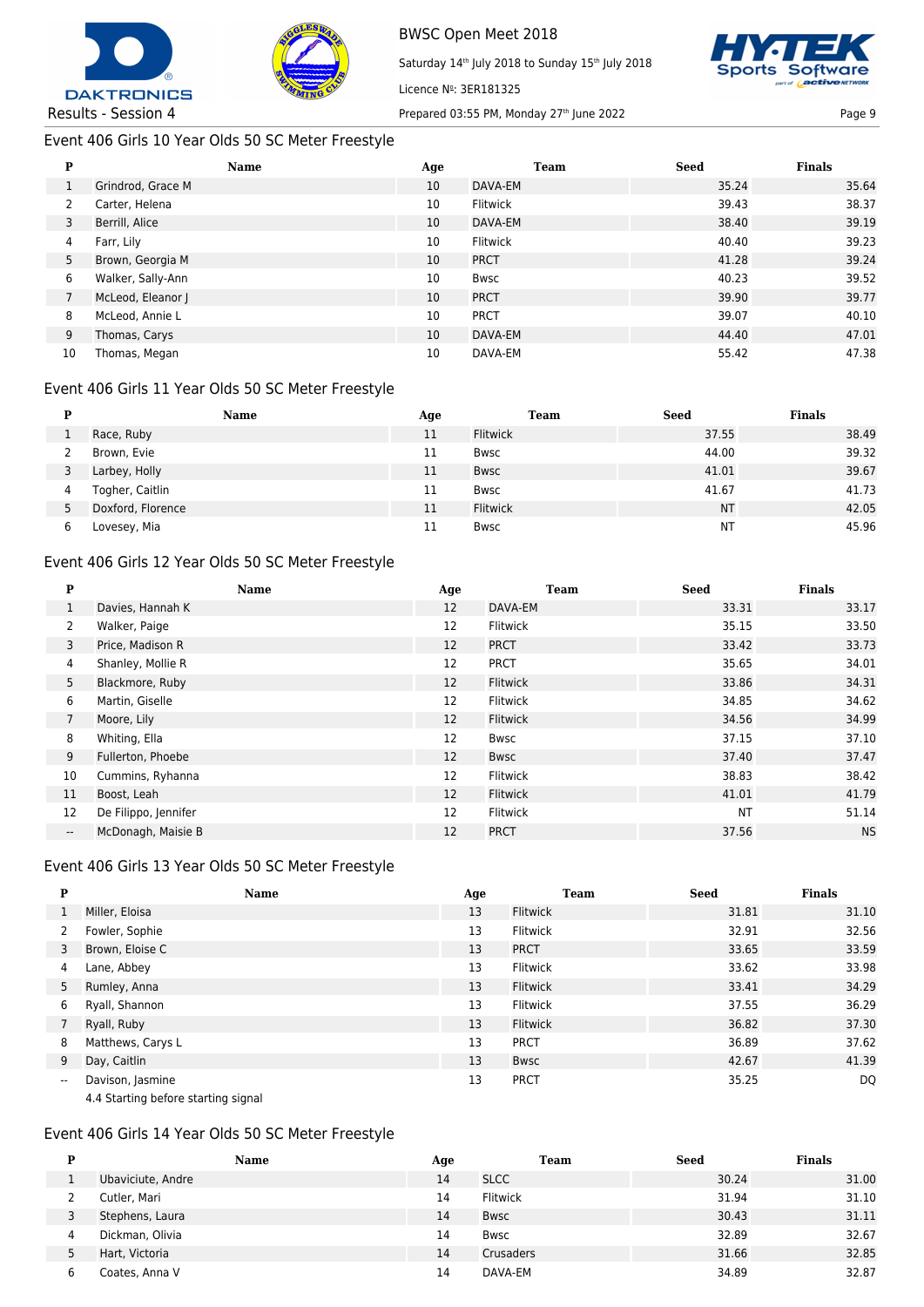



Saturday 14<sup>th</sup> July 2018 to Sunday 15<sup>th</sup> July 2018



Results - Session 4 Prepared 03:55 PM, Monday 27<sup>th</sup> June 2022 Page 10

| P  | <b>Name</b>         | Age | Team        | <b>Seed</b> | <b>Finals</b> |
|----|---------------------|-----|-------------|-------------|---------------|
|    | Corran, Alice       | 14  | <b>PRCT</b> | 33.00       | 33.12         |
| 8  | Nicolaides, Helena  | 14  | Bwsc        | 32.58       | 33.84         |
| 9  | Dixon, Susannah     | 14  | <b>Bwsc</b> | 35.93       | 34.29         |
| 10 | Phillips, Madeleine | 14  | Flitwick    | 32.78       | 34.30         |
| 11 | Safford, Annie      | 14  | <b>Bwsc</b> | 34.22       | 35.10         |
| 12 | Stebbing, Ella      | 14  | Bwsc        | 34.22       | 35.51         |
| 13 | Marsden, Willow     | 14  | <b>Bwsc</b> | <b>NT</b>   | 36.25         |
| 14 | Brown, Leah F       | 14  | <b>PRCT</b> | 37.82       | 41.27         |

Licence Nº: 3ER181325

# Event 406 Girls 15 Year Olds 50 SC Meter Freestyle

| P              | <b>Name</b>       | Age | <b>Team</b>     | <b>Seed</b> | <b>Finals</b> |
|----------------|-------------------|-----|-----------------|-------------|---------------|
| $\mathbf{1}$   | Holroyd, Kayleigh | 15  | <b>LBZT</b>     | 29.97       | 29.09         |
| $\overline{2}$ | Mabbs, Sophie E   | 15  | <b>PRCT</b>     | 30.16       | 29.14         |
| 3              | Mason, Rhea       | 15  | <b>Bwsc</b>     | 29.70       | 29.95         |
| 4              | Knibb, Rebecca    | 15  | Crusaders       | 29.50       | 30.23         |
| 5              | Dickson, Holly L  | 15  | <b>PRCT</b>     | 30.74       | 31.26         |
| 6              | Young, Lauren     | 15  | Flitwick        | 30.80       | 31.76         |
| $\overline{7}$ | Stebbing, Olivia  | 15  | Bwsc            | 30.50       | 31.83         |
| 8              | Grindrod, Greta E | 15  | DAVA-EM         | 32.51       | 32.72         |
| 9              | Fowler, Olivia    | 15  | <b>Flitwick</b> | 32.29       | 33.79         |
| 10             | Gore, Alice       | 15  | <b>PRCT</b>     | 34.26       | 34.42         |
| 11             | Leenderts, Katie  | 15  | Bwsc            | 35.95       | 35.75         |
| 12             | O'Reilly, Caitlin | 15  | Flitwick        | 36.26       | 35.85         |
| 13             | Lonsdale, Lauren  | 15  | <b>Bwsc</b>     | 37.70       | 37.28         |

# Event 406 Girls 16 & Over 50 SC Meter Freestyle

| P | <b>Name</b>       | Age | <b>Team</b>     | <b>Seed</b> | <b>Finals</b> |
|---|-------------------|-----|-----------------|-------------|---------------|
|   | Thomas, Lauren    | 16  | <b>Bwsc</b>     | 28.40       | 28.54         |
|   | Campbell, Kirsty  | 16  | <b>Bwsc</b>     | 29.79       | 29.83         |
|   | Avis, Lauren      | 19  | Crusaders       | 29.20       | 30.49         |
| 4 | Mcleod, Jessica A | 16  | <b>PRCT</b>     | 30.40       | 30.53         |
| 5 | Boost, Emma       | 16  | <b>Flitwick</b> | 31.61       | 31.44         |
| 6 | Gooch, Kirsty     | 18  | <b>Bwsc</b>     | 31.30       | 31.91         |
|   | Gore, Jasmine     | 16  | <b>PRCT</b>     | 32.13       | 32.58         |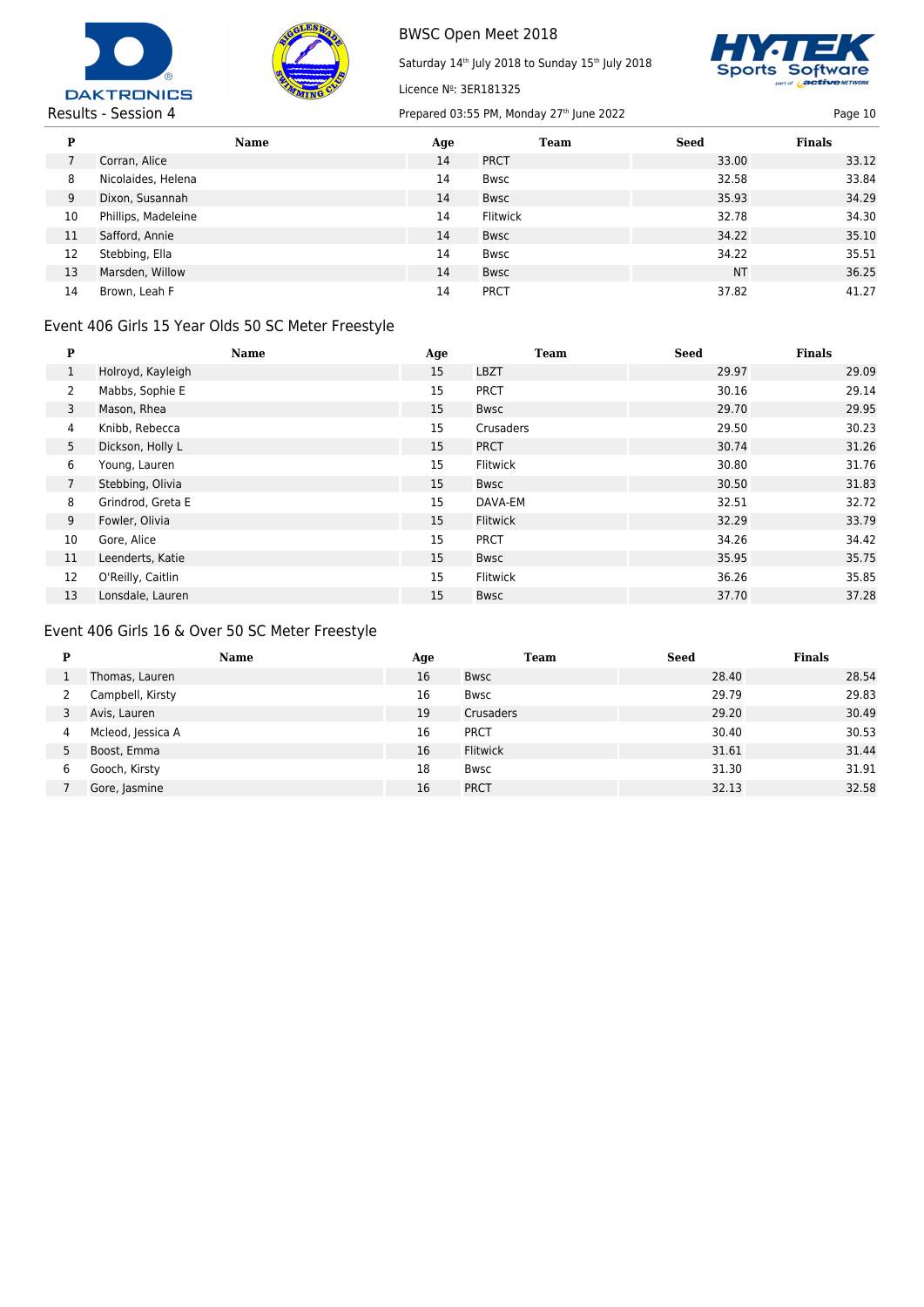



Saturday 14<sup>th</sup> July 2018 to Sunday 15<sup>th</sup> July 2018



Results - Session 4 Prepared 03:55 PM, Monday 27<sup>th</sup> June 2022 Page 11

# Event 407 Boys 12 Year Olds 200 SC Meter Butterfly

|          | Name              | Age |       | Team            | Seed            | Finals          |
|----------|-------------------|-----|-------|-----------------|-----------------|-----------------|
| <b>.</b> | MacDonald, Jack H | --  | PRCT  |                 | ΝT              | 3:23.53         |
|          |                   |     | 41.28 | 1:32.62 (51.34) | 2:27.93 (55.31) | 3:23.53 (55.60) |

Licence Nº: 3ER181325

# Event 407 Boys 13 Year Olds 200 SC Meter Butterfly

| Name             | Aqe |                 | <b>Team</b>     | Seed              | <b>Finals</b>  |
|------------------|-----|-----------------|-----------------|-------------------|----------------|
| 1 Sweeney, Conor | --  | <b>Flitwick</b> |                 | 3:54.73           | 3:37.29        |
|                  |     | 42.35           | 1:37.73 (55.38) | 2:38.68 (1:00.95) | 3:37.29(58.61) |

# Event 407 Boys 14 Year Olds 200 SC Meter Butterfly

| D | Name               | Age |             | Team            | <b>Seed</b>     | <b>Finals</b>   |
|---|--------------------|-----|-------------|-----------------|-----------------|-----------------|
|   | 1 Crowther, Oliver | 14  | <b>Bwsc</b> |                 | 2:42.43         | 2:46.19         |
|   |                    |     | 35.77       | 1:18.87(43.10)  | 2:03.24 (44.37) | 2:46.19(42.95)  |
|   | Holmes, Adam       | 14  | Flitwick    |                 | 2:56.12         | 2:48.17         |
|   |                    |     | 36.53       | 1:19.85 (43.32) | 2:04.58 (44.73) | 2:48.17 (43.59) |
|   | 3 Brooker, Charlie | 14  | Flitwick    |                 | 3:11.80         | 3:01.77         |
|   |                    |     | 39.31       | 1:25.84 (46.53) | 2:14.40 (48.56) | 3:01.77(47.37)  |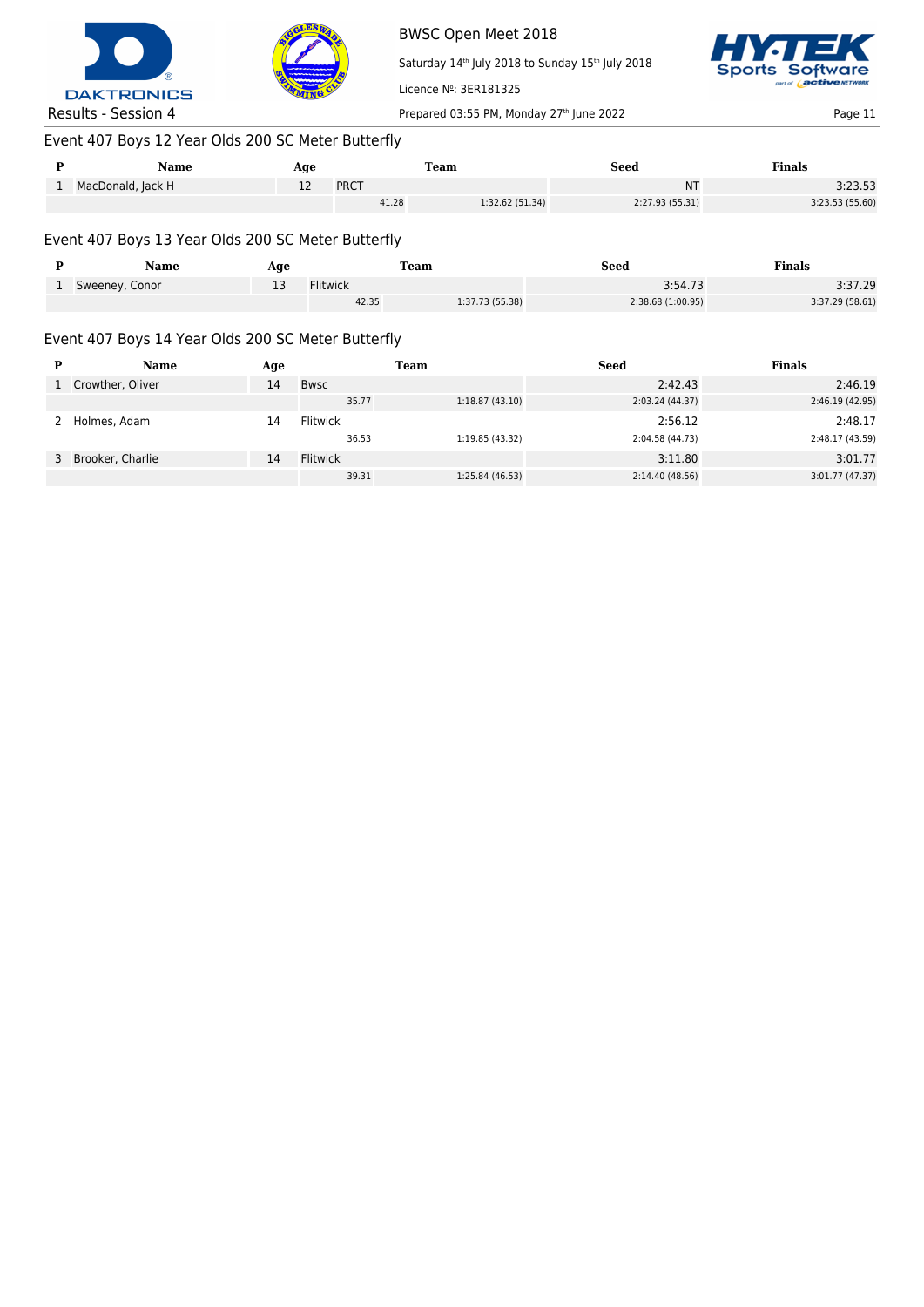



Licence Nº: 3ER181325

Saturday 14<sup>th</sup> July 2018 to Sunday 15<sup>th</sup> July 2018



Results - Session 4 Prepared 03:55 PM, Monday 27<sup>th</sup> June 2022 Page 12

Event 408 Girls 10 Year Olds 100 SC Meter Backstroke

| P                        | <b>Name</b>                                | Age | <b>Team</b> | <b>Seed</b> | <b>Finals</b>   |
|--------------------------|--------------------------------------------|-----|-------------|-------------|-----------------|
|                          | 1 Emerton, Masie J                         | 10  | <b>PRCT</b> | 1:37.05     | 1:31.96         |
|                          |                                            |     |             | 45.26       | 1:31.96 (46.70) |
| $\mathbf{2}$             | Berrill, Alice                             | 10  | DAVA-EM     | 1:38.30     | 1:36.87         |
|                          |                                            |     |             | 47.97       | 1:36.87 (48.90) |
|                          | 3 Carter, Helena                           | 10  | Flitwick    | 2:05.30     | 1:39.74         |
|                          |                                            |     |             | 48.86       | 1:39.74 (50.88) |
|                          | 4 Farr, Lily                               | 10  | Flitwick    | <b>NT</b>   | 1:40.64         |
|                          |                                            |     |             | 49.49       | 1:40.64(51.15)  |
|                          | 5 McLeod, Annie L                          | 10  | <b>PRCT</b> | 1:55.00     | 1:42.76         |
|                          |                                            |     |             | 52.61       | 1:42.76 (50.15) |
| 6                        | McLeod, Eleanor J                          | 10  | <b>PRCT</b> | 1:58.60     | 1:43.17         |
| $\overline{\phantom{a}}$ | Gibbs, Harriet M                           | 10  | DAVA-EM     | 1:42.23     | <b>DQ</b>       |
|                          | 6.4 Did not touch the wall during the turn |     |             |             |                 |
| $\overline{\phantom{a}}$ | Grindrod, Grace M                          | 10  | DAVA-EM     | 1:38.00     | DQ              |
|                          | 6.4 Did not touch the wall during the turn |     |             |             |                 |

#### Event 408 Girls 11 Year Olds 100 SC Meter Backstroke

| Name            | Age | Team        | Seed      | <b>Finals</b>   |
|-----------------|-----|-------------|-----------|-----------------|
| Larbey, Holly   | 11  | <b>Bwsc</b> | 1:35.21   | 1:33.74         |
| Brooker, Connie | 11  | Flitwick    | 1:36.20   | 1:41.27         |
|                 |     |             | 49.01     | 1:41.27 (52.26) |
| Brown, Evie     | 11  | <b>Bwsc</b> | <b>NT</b> | 1:46.67         |

#### Event 408 Girls 12 Year Olds 100 SC Meter Backstroke

| P            | <b>Name</b>         | Age | <b>Team</b>     | <b>Seed</b> | <b>Finals</b>   |
|--------------|---------------------|-----|-----------------|-------------|-----------------|
| $\mathbf{1}$ | Baber, Francesca    | 12  | Flitwick        | 1:18.53     | 1:18.63         |
|              |                     |     |                 | 37.79       | 1:18.63(40.84)  |
| 2            | Bygrave, Isabel     | 12  | <b>Bwsc</b>     | 1:21.50     | 1:24.69         |
|              |                     |     |                 | 41.46       | 1:24.69 (43.23) |
|              | 3 Eyton-Jones, Orla | 12  | DAVA-EM         | 1:37.09     | 1:29.76         |
|              |                     |     |                 | 44.41       | 1:29.76 (45.35) |
| 4            | Moore, Lily         | 12  | <b>Flitwick</b> | 1:29.89     | 1:31.71         |
|              |                     |     |                 | 44.19       | 1:31.71 (47.52) |
| 5            | Whiting, Ella       | 12  | <b>Bwsc</b>     | 1:45.56     | 1:40.09         |
|              |                     |     |                 | 48.11       | 1:40.09 (51.98) |
| 6            | Boost, Leah         | 12  | <b>Flitwick</b> | 1:44.09     | 1:46.92         |
|              |                     |     |                 | 51.96       | 1:46.92 (54.96) |

#### Event 408 Girls 13 Year Olds 100 SC Meter Backstroke

| P | Name             | Age | <b>Team</b> | <b>Seed</b> | <b>Finals</b>   |
|---|------------------|-----|-------------|-------------|-----------------|
| 1 | Rumley, Anna     | 13  | Flitwick    | 1:27.84     | 1:28.26         |
|   |                  |     |             | 44.00       | 1:28.26 (44.26) |
| 2 | Ryall, Ruby      | 13  | Flitwick    | 1:25.61     | 1:28.42         |
| 3 | Davison, Jasmine | 13  | <b>PRCT</b> | 1:31.87     | 1:33.20         |
|   |                  |     |             | 45.23       | 1:33.20 (47.97) |
| 4 | Lane, Abbey      | 13  | Flitwick    | 1:36.82     | 1:35.03         |
|   |                  |     |             | 46.00       | 1:35.03 (49.03) |
|   | 5 Ryall, Shannon | 13  | Flitwick    | 1:38.85     | 1:35.74         |
|   |                  |     |             | 46.54       | 1:35.74 (49.20) |

# Event 408 Girls 14 Year Olds 100 SC Meter Backstroke

| P | Name              | Age | Team            | <b>Seed</b> | <b>Finals</b>   |
|---|-------------------|-----|-----------------|-------------|-----------------|
|   | Dickman, Olivia   | 14  | Bwsc            | 1:18.00     | 1:17.87         |
|   |                   |     |                 | 37.68       | 1:17.87(40.19)  |
|   | Cutler, Mari      | 14  | <b>Flitwick</b> | 1:19.99     | 1:18.84         |
|   |                   |     |                 | 38.76       | 1:18.84 (40.08) |
| 3 | Ubaviciute, Andre | 14  | <b>SLCC</b>     | 1:17.37     | 1:19.37         |
| 4 | Safford, Annie    | 14  | Bwsc            | 1:24.49     | 1:24.71         |